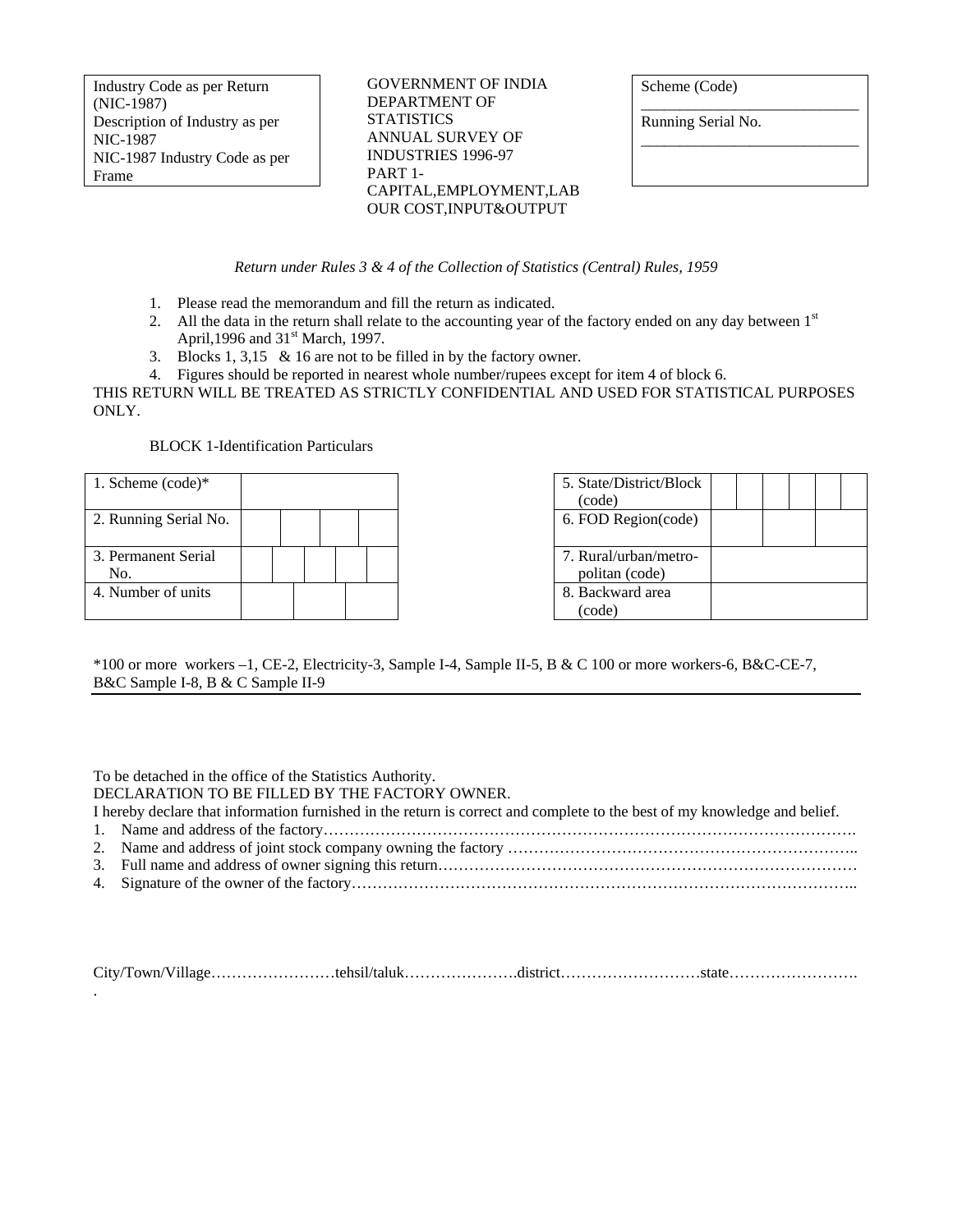| <b>Block 2-Classificatory characteristics</b>            |   | <b>Block 3-Particulars of field operation</b>                                               |  |  |  |  |
|----------------------------------------------------------|---|---------------------------------------------------------------------------------------------|--|--|--|--|
| 1, Year of initial production                            |   | Name of<br>10. Signature<br>1.<br>Asstt.Supdt.                                              |  |  |  |  |
| 2. Type of Organisation (code)                           |   | 2.<br>Personnel<br>11. Name of Supdt.<br>Code                                               |  |  |  |  |
| 3. Type of ownership (code)                              |   | 3. Date $(s)$ of<br>12. Personnel code<br>verification                                      |  |  |  |  |
| 5. Type of management (code)                             |   | 13. Date of receipt<br>$Date(s)$ of<br>4.<br>compilation<br>from factory                    |  |  |  |  |
| Whether ancillary unit (code)<br>6.                      |   | Date of<br>14. Date passed for<br>5.<br>submission<br>verification                          |  |  |  |  |
| 7. Whether registered with any<br>Official agency (code) |   | 15. Date of final<br>Co-operation<br>6.<br>Response<br>scrutiny<br>from factory<br>(code)   |  |  |  |  |
| 7, Accounting year<br>€<br>to<br>$\lambda$               | X | 16.Date of<br>7. Factory's<br>ability to<br>despatch<br>compile<br>(code)                   |  |  |  |  |
| Month of operation in a/c<br>8.<br>year                  |   | 8. Suitability of<br>17.Signature<br>records (code)                                         |  |  |  |  |
| 9. Type of power used (code)                             |   | 18. Name of<br>9. Accounts<br>maintained in<br>Signature of<br>Asstt.Director<br>(language) |  |  |  |  |
| 10. Whether opened/closed code                           |   |                                                                                             |  |  |  |  |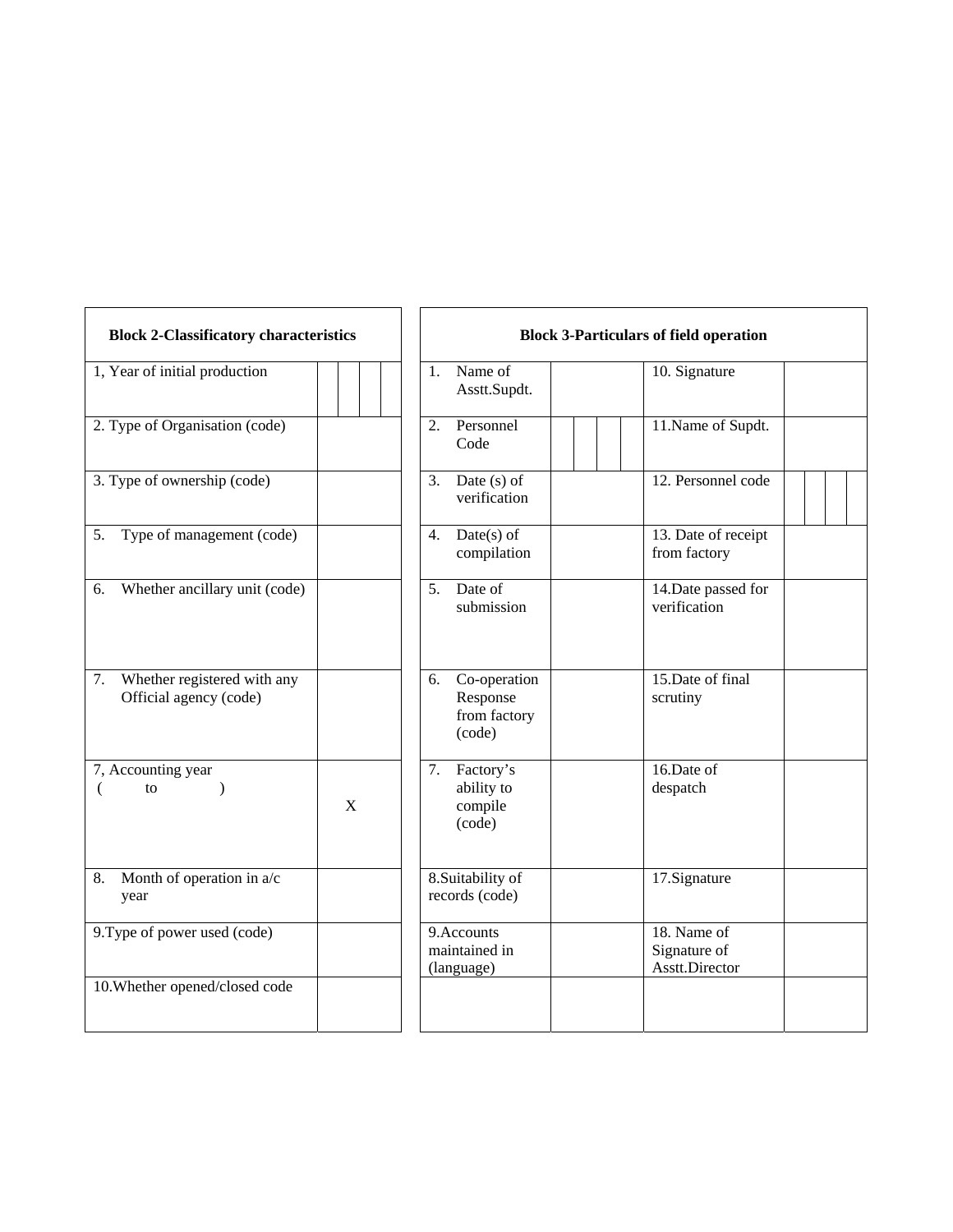| Remarks of Asst. Supdt. | Remarks of Supdt. |
|-------------------------|-------------------|
|                         |                   |
|                         |                   |
|                         |                   |
|                         |                   |
|                         |                   |
|                         |                   |
|                         |                   |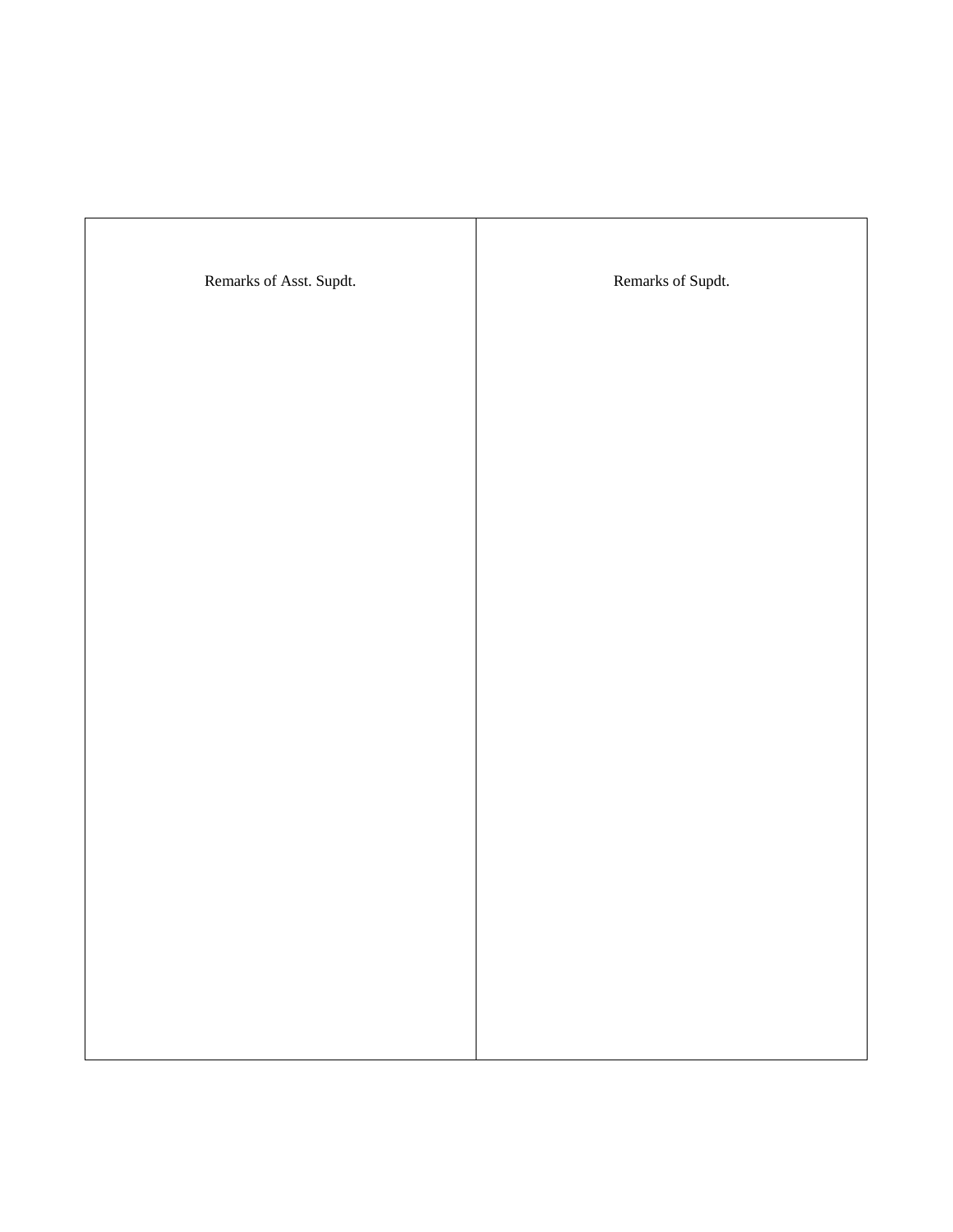|                       |                             | <b>Block 4-Schedule of fixed assets</b>                         | Permanent Sl.No.<br>Running Sl.no.<br>Rs. |                                                                                                        |                  |                      |                                                                |                        |
|-----------------------|-----------------------------|-----------------------------------------------------------------|-------------------------------------------|--------------------------------------------------------------------------------------------------------|------------------|----------------------|----------------------------------------------------------------|------------------------|
| S1.<br>N <sub>o</sub> |                             | Type of Assets                                                  | Land including<br>lease hold land         | Development of<br>properties<br>including water<br>system, roads,<br>drainage, railway<br>sidings etc. | <b>Buildings</b> | Plant &<br>Machinery | Furniture &<br>Fittings<br>including<br>electrical<br>fittings | Transport<br>equipment |
|                       |                             | (1)                                                             | (2)                                       | (3)                                                                                                    | (4)              | (5)                  | (6)                                                            | (7)                    |
| 1                     |                             | Opening as on                                                   |                                           |                                                                                                        |                  |                      |                                                                |                        |
| $\overline{2}$        |                             | <b>Additions</b><br>Due to<br>During the<br>revaluation<br>year |                                           |                                                                                                        |                  |                      |                                                                |                        |
| 3                     | Gro<br>SS                   | Actual<br><b>Additions</b>                                      |                                           |                                                                                                        |                  |                      |                                                                |                        |
| $\overline{4}$        | <b>Blo</b><br>ock           | Deductions<br><b>&amp;adjustments</b><br>during the<br>year     |                                           |                                                                                                        |                  |                      |                                                                |                        |
| 5                     |                             | Closing as<br>On<br>$(1+2+3-4)$                                 |                                           |                                                                                                        |                  |                      |                                                                |                        |
| 6                     |                             | Upto year beginning                                             |                                           |                                                                                                        |                  |                      |                                                                |                        |
| $\boldsymbol{7}$      | Dep                         | Provided during the year                                        |                                           |                                                                                                        |                  |                      |                                                                |                        |
| 8                     | reci<br>atio<br>$\mathbf n$ | Adjustments for<br>sold/discarded during the<br>year            |                                           |                                                                                                        |                  |                      |                                                                |                        |
| 9                     |                             | Upto year end $(6+7-8)$                                         |                                           |                                                                                                        |                  |                      |                                                                |                        |
| 10                    | Net<br>Bloc                 | Opening as<br>$on$                                              |                                           |                                                                                                        |                  |                      |                                                                |                        |
| 11                    | k                           | Closing as on<br>$(5-9)$                                        |                                           |                                                                                                        |                  |                      |                                                                |                        |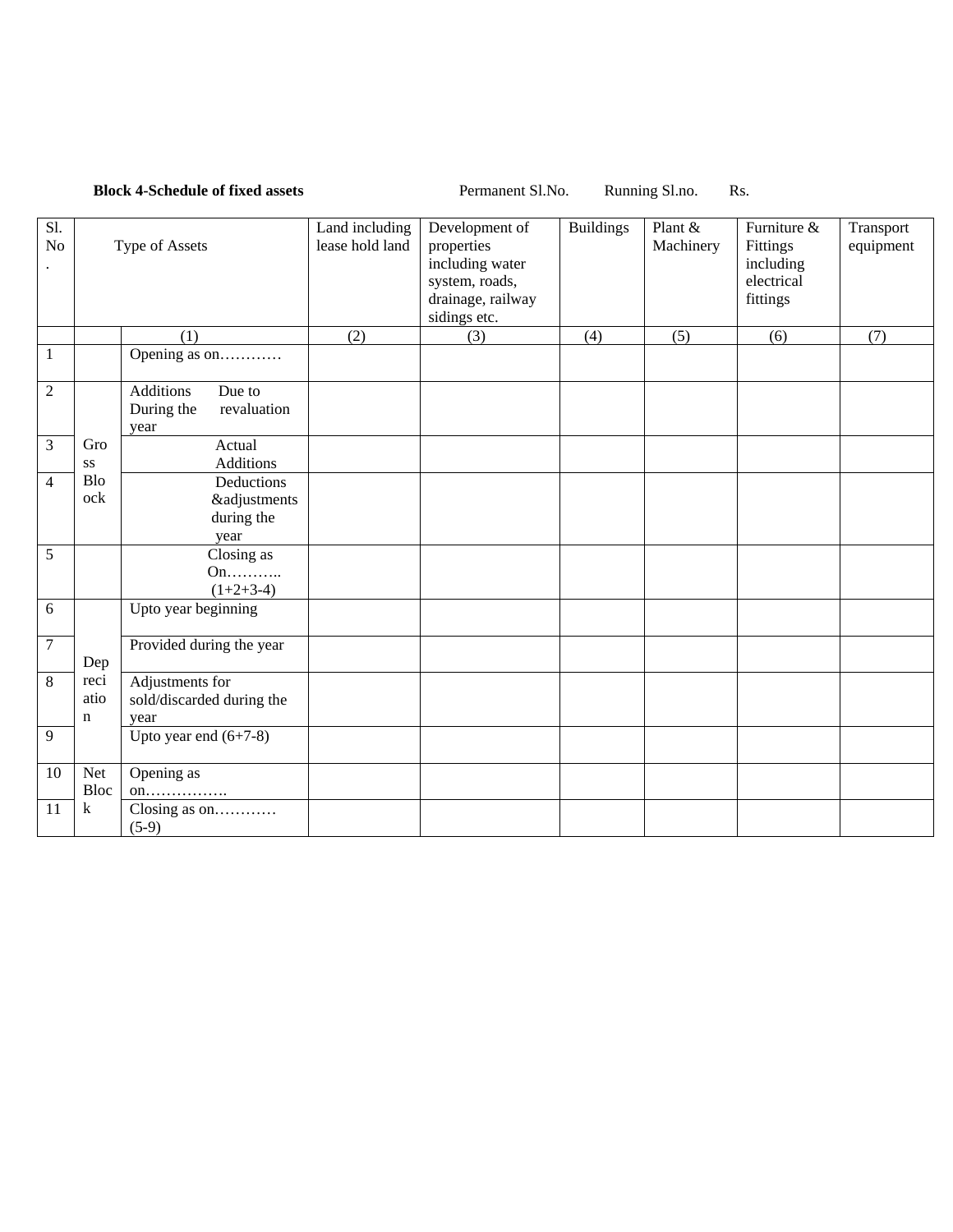# **Block 4- continue** (Rs.)

| $\overline{SI}$ .<br>$\rm No$ |                               | Type of Assets                                                  | Others | Total<br>$(2 \text{ to } 8)$ |                            | *Capital work in progress |           |                    | Total    |
|-------------------------------|-------------------------------|-----------------------------------------------------------------|--------|------------------------------|----------------------------|---------------------------|-----------|--------------------|----------|
|                               |                               |                                                                 |        |                              | (a) Plant $&$<br>Machinery | (b) Building ©Othe        | <b>rs</b> | Total<br>$(a+b+c)$ | $(9+10)$ |
|                               |                               | (1)                                                             | (8)    | (9)                          | (10a)                      | (10b)                     | (10c)     | (10)               | (11)     |
| $\overline{1}$                |                               | Opening as on                                                   |        |                              |                            |                           |           |                    |          |
| $\overline{2}$                |                               | <b>Additions</b><br>Due to<br>During the<br>revaluation<br>year |        |                              |                            |                           |           |                    |          |
| $\overline{3}$                | Gro<br>$\mathbf{S}\mathbf{S}$ | Actual<br>Additions                                             |        |                              |                            |                           |           |                    |          |
| $\overline{4}$                | <b>Blo</b><br>ock             | Deductions<br><b>&amp;adjustments</b><br>during the<br>year     |        |                              |                            |                           |           |                    |          |
| $\overline{5}$                |                               | $\overline{\text{Closing}}$ as<br>On<br>$(1+2+3-4)$             |        |                              |                            |                           |           |                    |          |
| 6                             |                               | Upto year beginning                                             |        |                              |                            |                           |           |                    |          |
| $\overline{7}$                | Dep                           | Provided during the year                                        |        |                              |                            |                           |           |                    |          |
| $\overline{8}$                | reci<br>atio<br>$\mathbf n$   | Adjustments for<br>sold/discarded during the<br>year            |        |                              |                            |                           |           |                    |          |
| 9                             |                               | Upto year end $(6+7-8)$                                         |        |                              |                            |                           |           |                    |          |
| 10                            | Net<br>Bloc                   | Opening as<br>$on \ldots $                                      |        |                              |                            |                           |           |                    |          |
| 11                            | $\mathbf k$                   | Closing as on<br>$(5-9)$                                        |        |                              |                            |                           |           |                    |          |

\* If break-up is not available, total may be given.

ASI 1996-97

## **Block 4A – Details of plant and machinery**

| Sl.No. | Item                                 | Opening as on | Closing as on |
|--------|--------------------------------------|---------------|---------------|
|        |                                      |               | .             |
| (1)    | (2)                                  | (3)           | (4)           |
| 1.     | Undepreciated original cost<br>(Rs.) |               |               |
| 2.     | Leased in (Rs.)                      |               |               |
| 3.     | Leased out (Rs.)                     |               |               |
| 4.     | Net $(1+2-3)$ (Rs.)                  |               |               |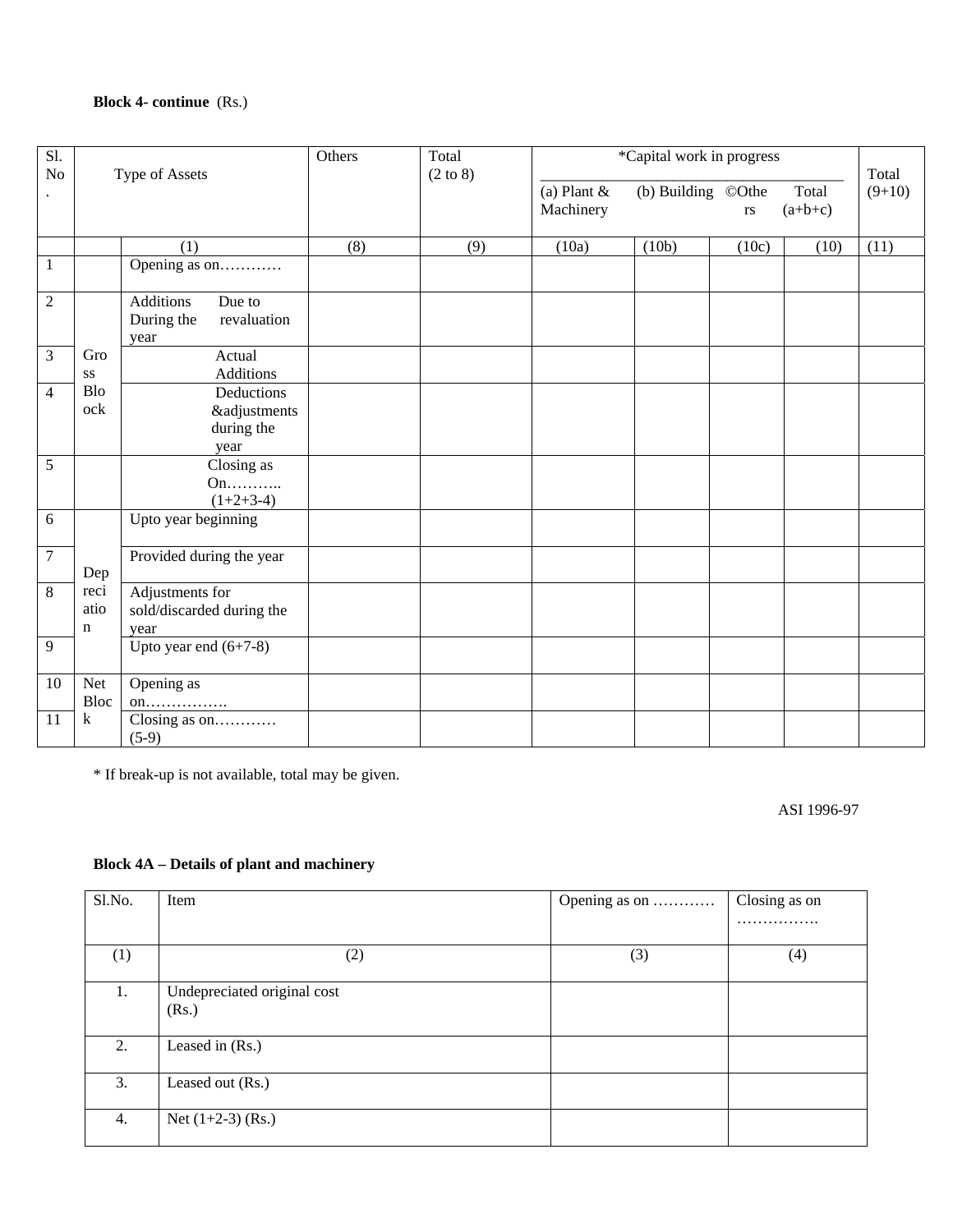Block 5 – Schedule of working capital and loans Permanent Serial No. Running Serial No.

| Sl.No           | Items                                                              | Opening (Rs.) | Closing (Rs.) |
|-----------------|--------------------------------------------------------------------|---------------|---------------|
| $\overline{1}$  | $\overline{2}$                                                     | 3             | 4             |
| $\mathbf{1}$    | Raw materials and components                                       |               |               |
| $\overline{2}$  | Fuels and lubricants                                               |               |               |
| 3               | Spares, stores and others                                          |               |               |
| $\overline{4}$  | Sub-total $(1 \text{ to } 3)$                                      |               |               |
| 5               | Semi-finished goods/work in progress                               |               |               |
| 6               | Finished goods                                                     |               |               |
| $\tau$          | Total inventory (4 to 6)                                           |               |               |
| $\,8\,$         | Cash in hand and at bank                                           |               |               |
| 9               | Sundry debtors                                                     |               |               |
| 10              | Other current assets                                               |               |               |
| 11              | Total current assets (7 to 10)                                     |               |               |
| 12              | Sundry creditors                                                   |               |               |
| 13              | Overdraft, cash credit and other short term loans from banks       |               |               |
| 14              | Other current liabilities                                          |               |               |
| $\overline{15}$ | Total current liabilities (12 to 14)                               |               |               |
| 16              | Working capital (11 minus 15)                                      |               |               |
| 17              | *Outstanding term loans (excl. interest but incl. Public deposits) |               |               |

\*If Outstanding loans include interest, a foot note may be given.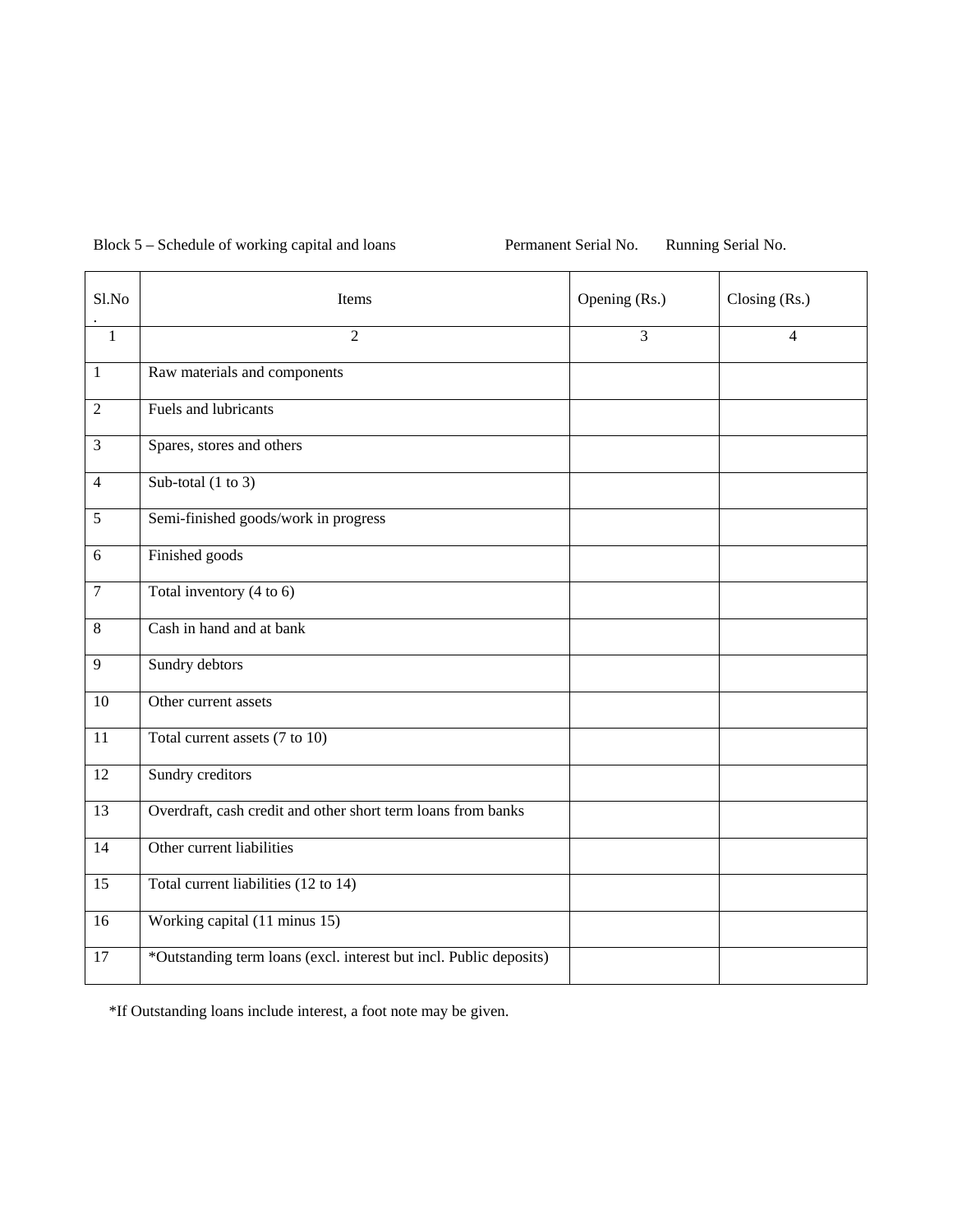#### **Block 6 – Working days and shifts**

| Sl.No          | Item                           | Number |
|----------------|--------------------------------|--------|
|                |                                |        |
|                |                                |        |
|                | Number of manufacturing days   |        |
| 2              | Total number of working days   |        |
| 3              | Total number of shifts         |        |
| $\overline{4}$ | Length of shift (in hours 0.0) |        |

## **Block 7 – Employment**

| S1.No          | Item                                             |                            |                       | Mandays worked on (number)    |                |                                        |
|----------------|--------------------------------------------------|----------------------------|-----------------------|-------------------------------|----------------|----------------------------------------|
|                |                                                  |                            | Manufacturing<br>days | Non-<br>manufacturing<br>days | Total          | Average number<br>of persons<br>worked |
| $\mathbf{1}$   |                                                  | $\overline{2}$             | $\overline{3}$        | $\overline{4}$                | $\overline{5}$ | 6                                      |
| $\mathbf{1}$   | Workers                                          | Men                        |                       |                               |                |                                        |
| $\overline{2}$ | Employed<br>directly                             | Women                      |                       |                               |                |                                        |
| 3              |                                                  | Children                   |                       |                               |                |                                        |
| $\overline{4}$ |                                                  | Sub-total<br>(1 to 3)      |                       |                               |                |                                        |
| 5              | Employed through<br>contractors                  |                            |                       |                               |                |                                        |
| 6              | Total $(4 + 5)$                                  |                            |                       |                               |                |                                        |
| 7              | staff                                            | Supervisory and managerial |                       |                               |                |                                        |
| 8              | Other employees                                  |                            |                       |                               |                |                                        |
| 9              | Total $(6 \text{ to } 8)$                        |                            |                       |                               |                |                                        |
| 10             | Working proprietors                              |                            | $\mathbf X$           | $\mathbf X$                   | $\mathbf X$    |                                        |
| 11             | <b>Unpaid family workers</b>                     |                            | $\overline{X}$        | $\overline{X}$                | $\overline{X}$ |                                        |
| 12             | If cooperative factory unpaid<br>working members |                            | $\overline{X}$        | $\overline{X}$                | $\overline{X}$ |                                        |
| 13             | Total $(9 \text{ to } 12)$                       |                            | $\overline{X}$        | $\mathbf X$                   | $\overline{X}$ |                                        |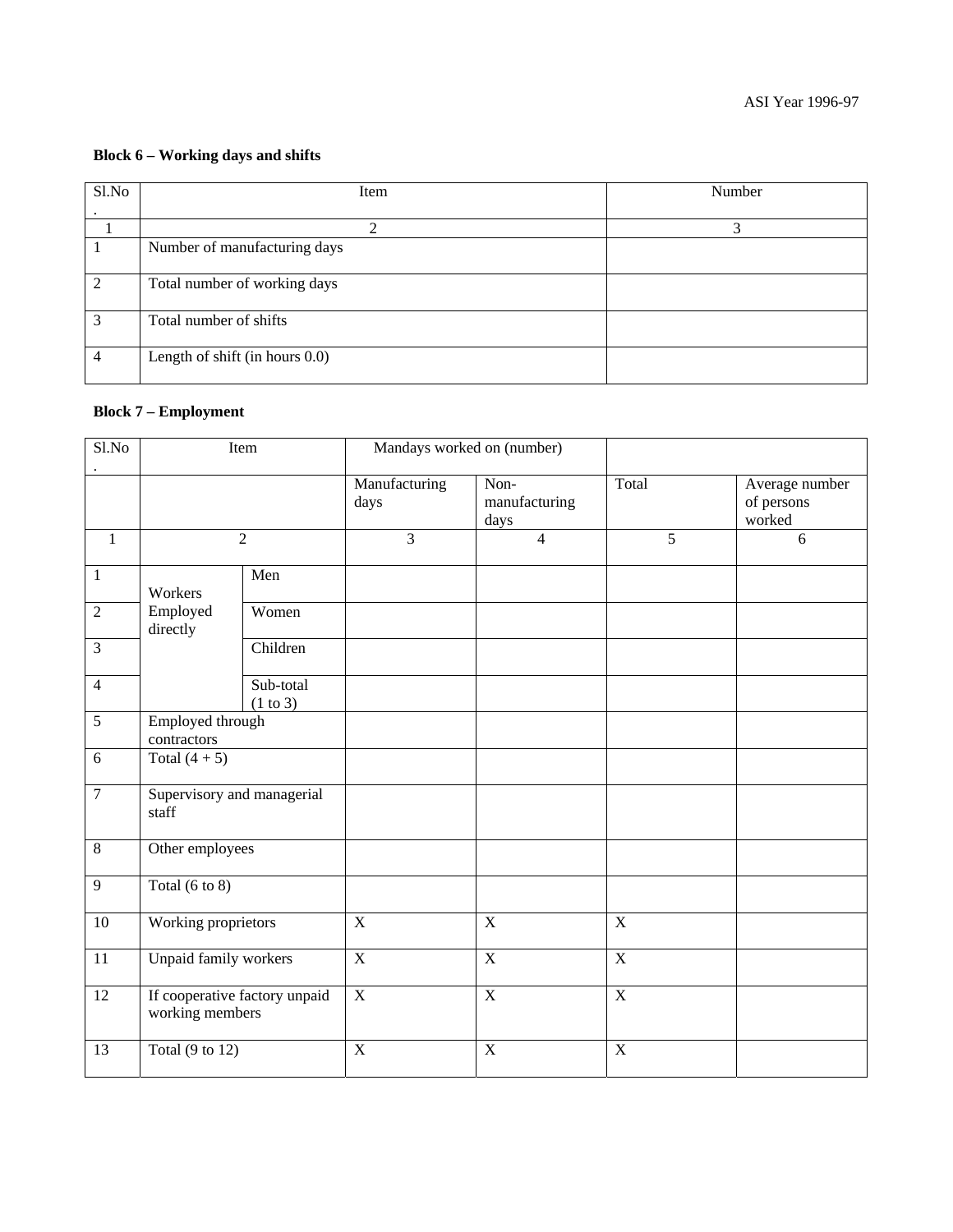# **BLOCK 8-Labour cost (including for contract labour)** Permanent Serial no. Running Serial no.

| Sl.No          | Item                                         | Workers | Supervisory and<br>managerial staff | Others | Total $(3 \text{ to } 5)$ |
|----------------|----------------------------------------------|---------|-------------------------------------|--------|---------------------------|
| $\mathbf{1}$   | 2                                            | 3       | $\overline{4}$                      | 5      | 6                         |
| 1              | Wages/Salaries                               |         |                                     |        |                           |
| 2              | <b>Bonus</b>                                 |         |                                     |        |                           |
| 3              | Total $(1+2)$                                |         |                                     |        |                           |
| $\overline{4}$ | Contribution to provident and other<br>funds |         |                                     |        |                           |
| 5              | Workmen and staff welfare expenses           |         |                                     |        |                           |
| 6              | Total $(4+5)$                                |         |                                     |        |                           |
| 7              | Labour Cost $(3+6)$                          |         |                                     |        |                           |

**Block 9 – Fuels, electricity and water consumed (excl. intermediate products)** 

| S1.No          | Item                                              | Unit           | Quantity       | Value (Rs.) |
|----------------|---------------------------------------------------|----------------|----------------|-------------|
|                |                                                   |                |                |             |
| $\mathbf{1}$   | $\overline{2}$                                    | $\overline{3}$ | $\overline{4}$ | 5           |
| $\mathbf{1}$   | Coal (incl. Coke)                                 | Tonne          |                |             |
| $\overline{2}$ | Lignite                                           | Tonne          |                |             |
| $\overline{3}$ | Coal gas                                          | Cubic metre    |                |             |
| $\overline{4}$ | Liquified petroleum gas                           | Kg.            |                |             |
| 5              | Natural gas                                       | Cubic metre    |                |             |
| 6              | Petrol and aviation petrol                        | Litre          |                |             |
| $\tau$         | Diesel oil                                        | Litre          |                |             |
| 8              | Furnace oil                                       | Litre          |                |             |
| 9              | Other fuel oil                                    | Litre          |                |             |
| 10             | Firewood incl. Charcoal                           | Tonne          |                |             |
| 11             | Biomass ) other than firewood etc, incl. Bio-gas) | Tonne          |                |             |
| 12             | Electricity purchased                             | <b>KWh</b>     |                |             |
| 13             | Lubricating oil                                   | Litre          |                |             |
| 14             | Water purchased                                   | Kilo litre     |                |             |
| 15             | Others                                            | $\mathbf X$    |                |             |
| 16             | Total                                             | $\mathbf X$    |                |             |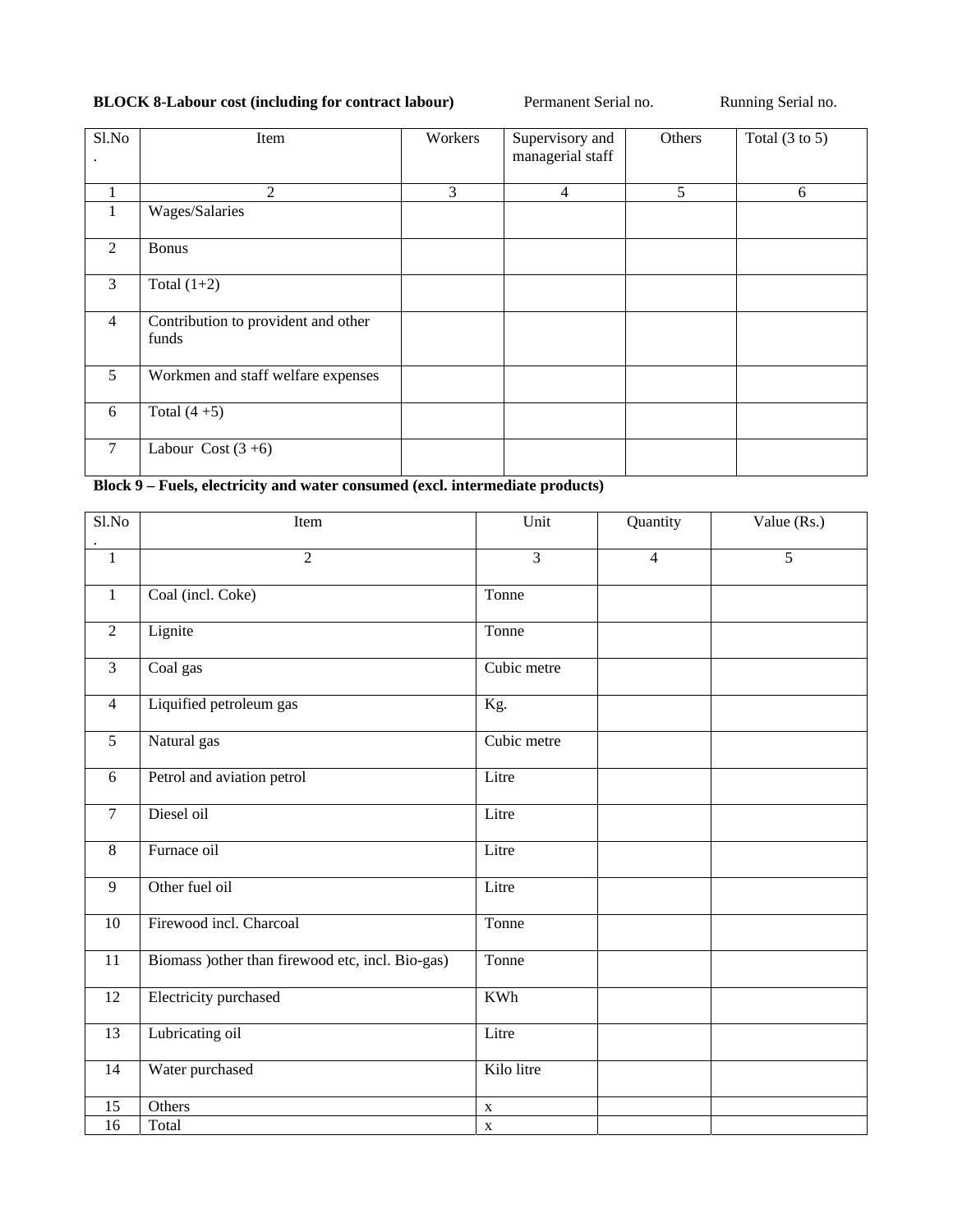## **Block 10-Other expenditure Permanent serial no.** Running serial no.

| Sl.No          | Item                                                                      | (Rs.) | Remarks        |
|----------------|---------------------------------------------------------------------------|-------|----------------|
| $\mathbf{1}$   | $\overline{2}$                                                            | 3     | $\overline{4}$ |
| $\mathbf{1}$   | Work done by others on materials supplied by the factory                  |       |                |
| $\sqrt{2}$     | Repairs and maintenance - machinery                                       |       |                |
| $\mathfrak{Z}$ | Repairs and maintenance - buildings                                       |       |                |
| $\overline{4}$ | Repairs and maintenance - others                                          |       |                |
| $\sqrt{5}$     | Inward freight and transport charges                                      |       |                |
| $\sqrt{6}$     | Rates and taxes excluding Income-tax                                      |       |                |
| $\tau$         | Postage, telephone and telex expenses                                     |       |                |
| $\,8\,$        | Insurance charges                                                         |       |                |
| $\overline{9}$ | <b>Banking charges</b>                                                    |       |                |
| $10\,$         | Printing and stationery                                                   |       |                |
| 11             | Miscellaneous                                                             |       |                |
| 12             | Total $(1 \text{ to } 11) + (15) + (16)$                                  |       |                |
| 13             | Rent of land on lease or royalties on mines, quarries & similar<br>assets |       |                |
| 14             | Rent for buildings                                                        |       |                |
| 15             | Rent/lease rent for plant and machinery                                   |       |                |
| 16             | Rent for other fixed assets                                               |       |                |
| 17             | Total rent paid (14 to 16)                                                |       |                |
| 18             | Interest                                                                  |       |                |
| 19             | Purchase value of goods sold in the same condition as<br>purchased        |       |                |
| $\mathbf X$    | Components of own construction capitalised                                |       |                |
| $20\,$         | Labour Cost                                                               |       |                |
| 21             | Others                                                                    |       |                |
| $22\,$         | Total $(20 + 21)$                                                         |       |                |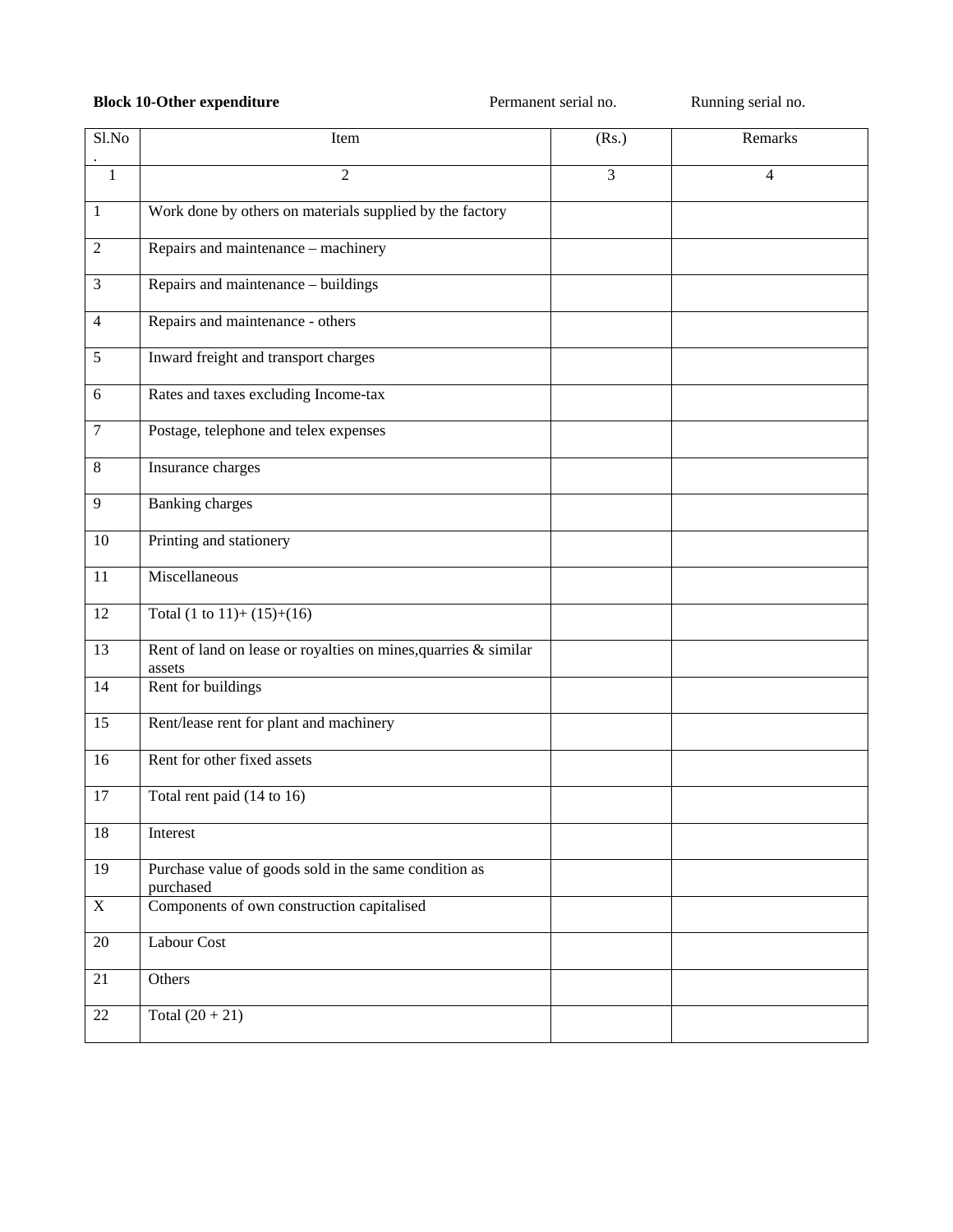| Sl.No          | Item                                                                                                           | (Rs.) | Remarks |
|----------------|----------------------------------------------------------------------------------------------------------------|-------|---------|
|                |                                                                                                                |       |         |
| $\mathbf{1}$   | $\overline{2}$                                                                                                 | 3     | 4       |
| -1             | Work done for others on materials supplied by them                                                             |       |         |
| 2              | Receipts for non-industrial services related to others                                                         |       |         |
| 3              | Sub-total $(1+2)$                                                                                              |       |         |
| $\overline{4}$ | Variation in stock of semi-finished goods                                                                      |       |         |
| 5              | Value of electricity (generated) $&$ sold*                                                                     |       |         |
| 6              | Value of own construction                                                                                      |       |         |
| $\tau$         | Net balance of goods sold in the same condition as purchased<br>(item 9 of Block 11 minus item 19 of Block 10) |       |         |
| 8              | Total (to 7)                                                                                                   |       |         |
| 9              | Sale value of goods sold in the same condition as purchased                                                    |       |         |

# **Block 12 – Electricity\***

| Sl.No | Item                                     | Qty | Remarks |
|-------|------------------------------------------|-----|---------|
|       |                                          |     |         |
|       | ി                                        | 3   |         |
|       | Electricity purchased (KWH)              |     |         |
|       | (Block 9, Item 12)                       |     |         |
|       |                                          |     |         |
| ∍     | Electricity generated (KWH)              |     |         |
|       |                                          |     |         |
| 3     | Electricity (generated) & Sold (KWH)     |     |         |
|       |                                          |     |         |
| 4     | Electricity consumed (KWH) $(1 + 2 - 3)$ |     |         |
|       |                                          |     |         |

• Not applicable to electricity industry.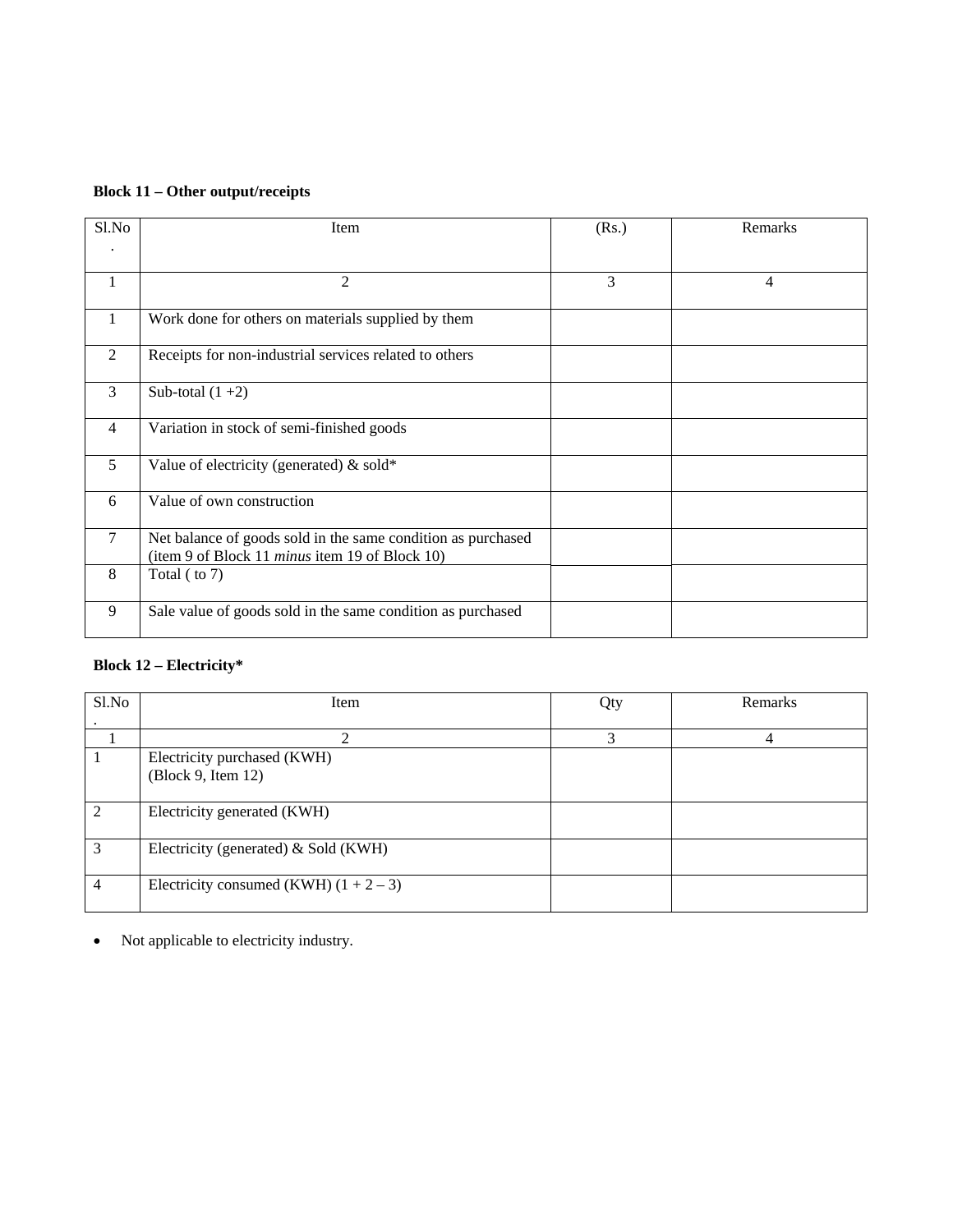## **CONFIDENTIAL**

Running Serial No.

Permanent Serial No.

State-District-Block (Code)\_\_\_\_\_\_\_\_\_\_\_\_\_\_\_\_ ANNUAL SURVEY OF INDUSTRIES 19 - 9

Block 13-Materials consumed (excluding intermediate products)during the accounting year

Name of Industry (with code) NIC-87

| Serial<br>no.                  | Name of material       |     |                         | Item code   |             |                    |             | Unit        | Consumed    |  |
|--------------------------------|------------------------|-----|-------------------------|-------------|-------------|--------------------|-------------|-------------|-------------|--|
|                                |                        |     |                         |             | Quantity    |                    |             |             |             |  |
| (0)                            | $\overline{(1)}$       | (2) |                         | (3)         | (4)         | Value (Rs.)<br>(5) |             |             |             |  |
|                                | <b>Basic materials</b> |     |                         |             |             |                    |             |             |             |  |
| $\overline{1}$                 |                        |     |                         |             |             |                    |             |             |             |  |
| $\overline{2}$                 |                        |     |                         |             |             |                    |             |             |             |  |
| $\overline{3}$                 |                        |     |                         |             |             |                    |             |             |             |  |
| $\overline{4}$                 |                        |     |                         |             |             |                    |             |             |             |  |
| $\overline{5}$                 |                        |     |                         |             |             |                    |             |             |             |  |
| $\overline{6}$                 |                        |     |                         |             |             |                    |             |             |             |  |
| $\overline{7}$                 |                        |     |                         |             |             |                    |             |             |             |  |
| $\bf 8$                        |                        |     |                         |             |             |                    |             |             |             |  |
| $\overline{9}$                 |                        |     |                         |             |             |                    |             |             |             |  |
| 10                             |                        |     |                         |             |             |                    |             |             |             |  |
| $\overline{11}$                |                        |     |                         |             |             |                    |             |             |             |  |
| 12                             |                        |     |                         |             |             |                    |             |             |             |  |
| 13                             |                        |     |                         |             |             |                    |             |             |             |  |
| 14                             |                        |     |                         |             |             |                    |             |             |             |  |
| 15                             |                        |     |                         |             |             |                    |             |             |             |  |
| 16                             |                        |     |                         |             |             |                    |             |             |             |  |
| 17                             |                        |     |                         |             |             |                    |             |             |             |  |
| $\frac{18}{19}$ $\frac{1}{20}$ |                        |     |                         |             |             |                    |             |             |             |  |
|                                | Others                 |     |                         |             |             |                    |             |             |             |  |
|                                | Total (1 to 19)        |     | $\mathbf{X}=\mathbf{X}$ | $\mathbf X$ | $\mathbf x$ | $\mathbf X$        | $\mathbf X$ | $\mathbf X$ | $\mathbf X$ |  |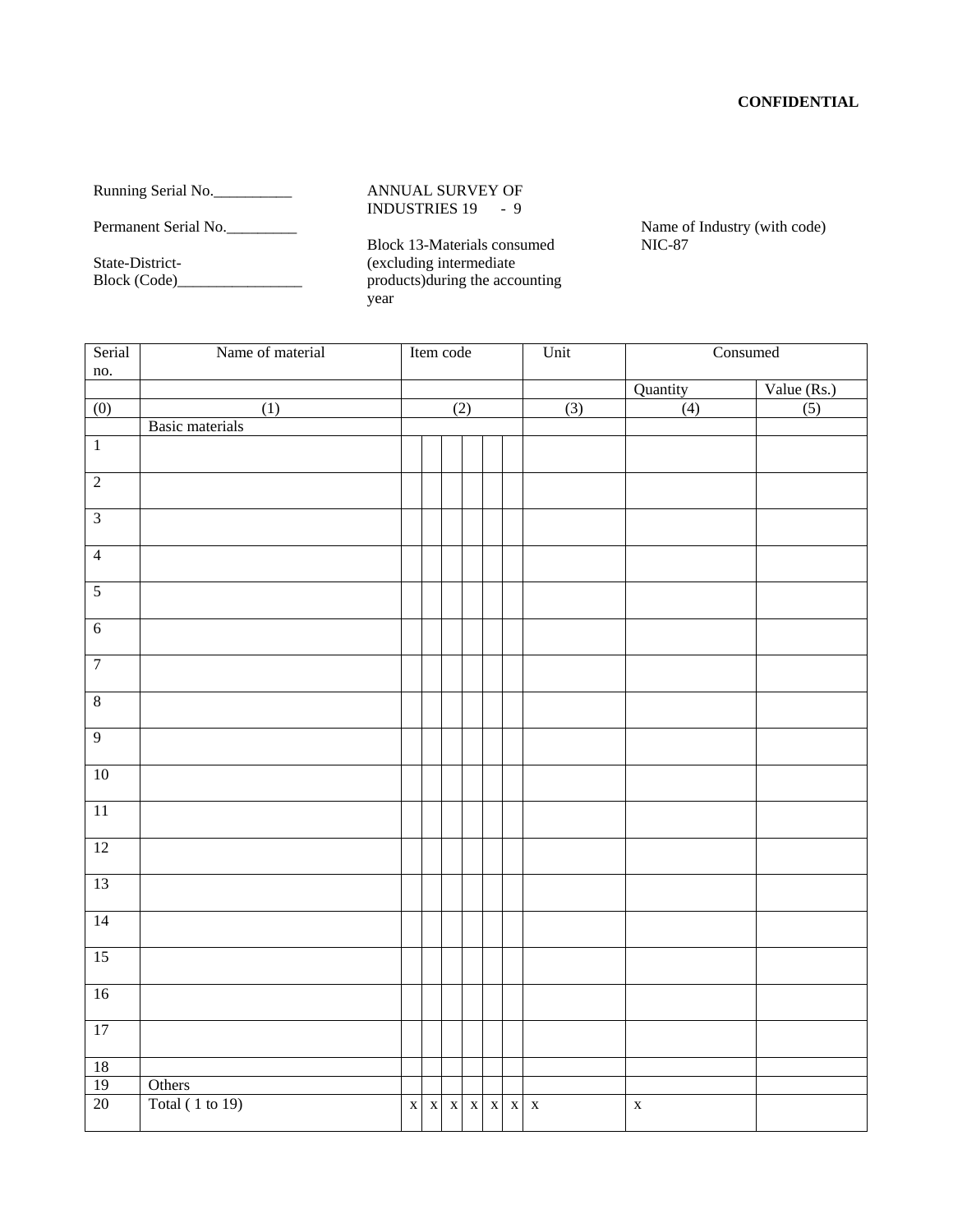# **Block 13 (Concld.)**

| (0) | (1)              | (2) |  |  |  | (3)       | (4)         | (5) |  |
|-----|------------------|-----|--|--|--|-----------|-------------|-----|--|
|     | components       |     |  |  |  |           |             |     |  |
| 21  |                  |     |  |  |  |           |             |     |  |
| 22  |                  |     |  |  |  |           |             |     |  |
| 23  |                  |     |  |  |  |           |             |     |  |
| 24  |                  |     |  |  |  |           |             |     |  |
| 25  |                  |     |  |  |  |           |             |     |  |
| 26  |                  |     |  |  |  |           |             |     |  |
| 27  | Total (21 to 26) | X   |  |  |  | X X X X X | $\mathbf X$ | X   |  |

Chemical & auxiliary materials

| 28 |                  |   |  |  |           |   |  |
|----|------------------|---|--|--|-----------|---|--|
| 29 |                  |   |  |  |           |   |  |
| 30 | Others           |   |  |  |           |   |  |
| 31 | Total (28 to 30) | X |  |  | X X X X X | X |  |

Packing materials

| 32 |                          |   |             |              |  |                   |   |   |  |
|----|--------------------------|---|-------------|--------------|--|-------------------|---|---|--|
| 33 |                          |   |             |              |  |                   |   |   |  |
| 34 | Others                   |   |             |              |  |                   |   |   |  |
| 35 | Total (32 to 34)         |   |             |              |  |                   |   |   |  |
| 36 | Consumable stores        |   |             |              |  |                   |   |   |  |
| 37 | Total $(20+27+31+35+36)$ | X | $\mathbf X$ | $\mathbf{X}$ |  | $X \mid X \mid X$ | X | X |  |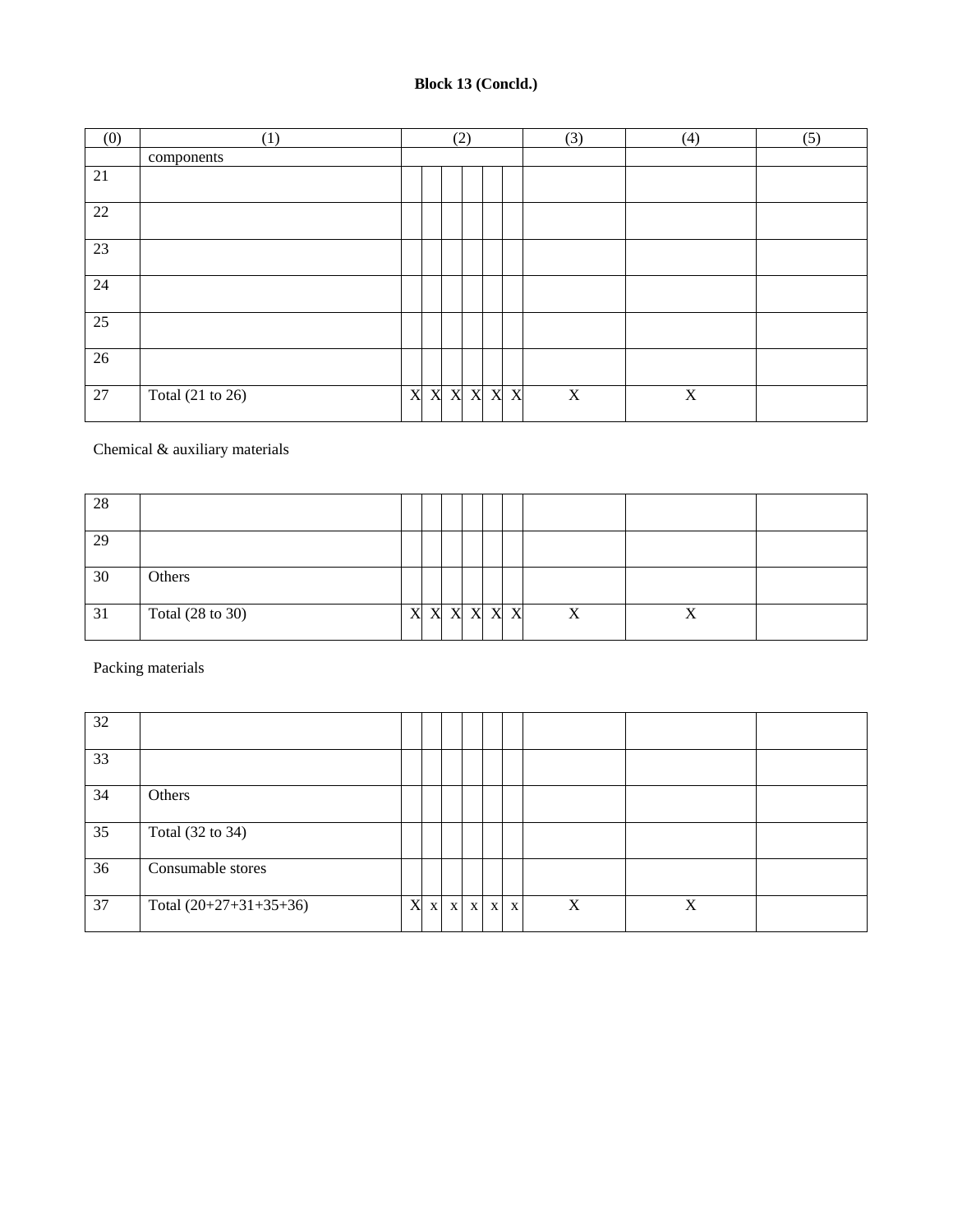### ANNUAL SURVEY OF INDUSTRIES 19 -9

| Name of Industry (with code number) |
|-------------------------------------|
|                                     |
|                                     |

Block 13-A-Quantity and value of indigenous and imported industrial components, accessories consumed during the accounting year\*

| Industrial<br>components | Sl.No.          | Item                       | Item Code               | Unit                    | Indigenous (Gr.Code-7) |                |                | Imported consumption |
|--------------------------|-----------------|----------------------------|-------------------------|-------------------------|------------------------|----------------|----------------|----------------------|
| and<br>accessories       |                 |                            |                         |                         | Quantity               | Value<br>(Rs.) | Quantity       | Value(Rs.)           |
|                          | (0)             | (1)                        | (2)                     | (3)                     | (4)                    | (5)            | (6)            | (7)                  |
|                          | $\mathbf{1}$    |                            |                         |                         |                        |                |                |                      |
|                          | $\overline{2}$  |                            |                         |                         |                        |                |                |                      |
|                          | $\overline{3}$  |                            |                         |                         |                        |                |                |                      |
|                          | $\overline{4}$  |                            |                         |                         |                        |                |                |                      |
|                          | $\overline{5}$  |                            |                         |                         |                        |                |                |                      |
|                          | $\overline{6}$  |                            |                         |                         |                        |                |                |                      |
|                          | $\overline{7}$  |                            |                         |                         |                        |                |                |                      |
|                          | $\overline{8}$  |                            |                         |                         |                        |                |                |                      |
|                          | $\overline{9}$  |                            |                         |                         |                        |                |                |                      |
|                          | $10\,$          |                            |                         |                         |                        |                |                |                      |
|                          | $\overline{11}$ |                            |                         |                         |                        |                |                |                      |
|                          | 12              | Others (value only)        | $\overline{X}$          | $\overline{X}$          |                        |                | $\overline{X}$ |                      |
|                          | $\overline{13}$ | Total $(1 \text{ to } 12)$ | $\overline{\textbf{X}}$ | $\overline{\textbf{X}}$ |                        |                | $\overline{X}$ |                      |

\*This information is to be sorted out from the total consumption of industrial components and accessories reported in block 13 and items 2 & 4 of block 10. Industrial components & accessories imported against actual user's licence or any other category of import licence including release orders through State Trading agencies, are to be included.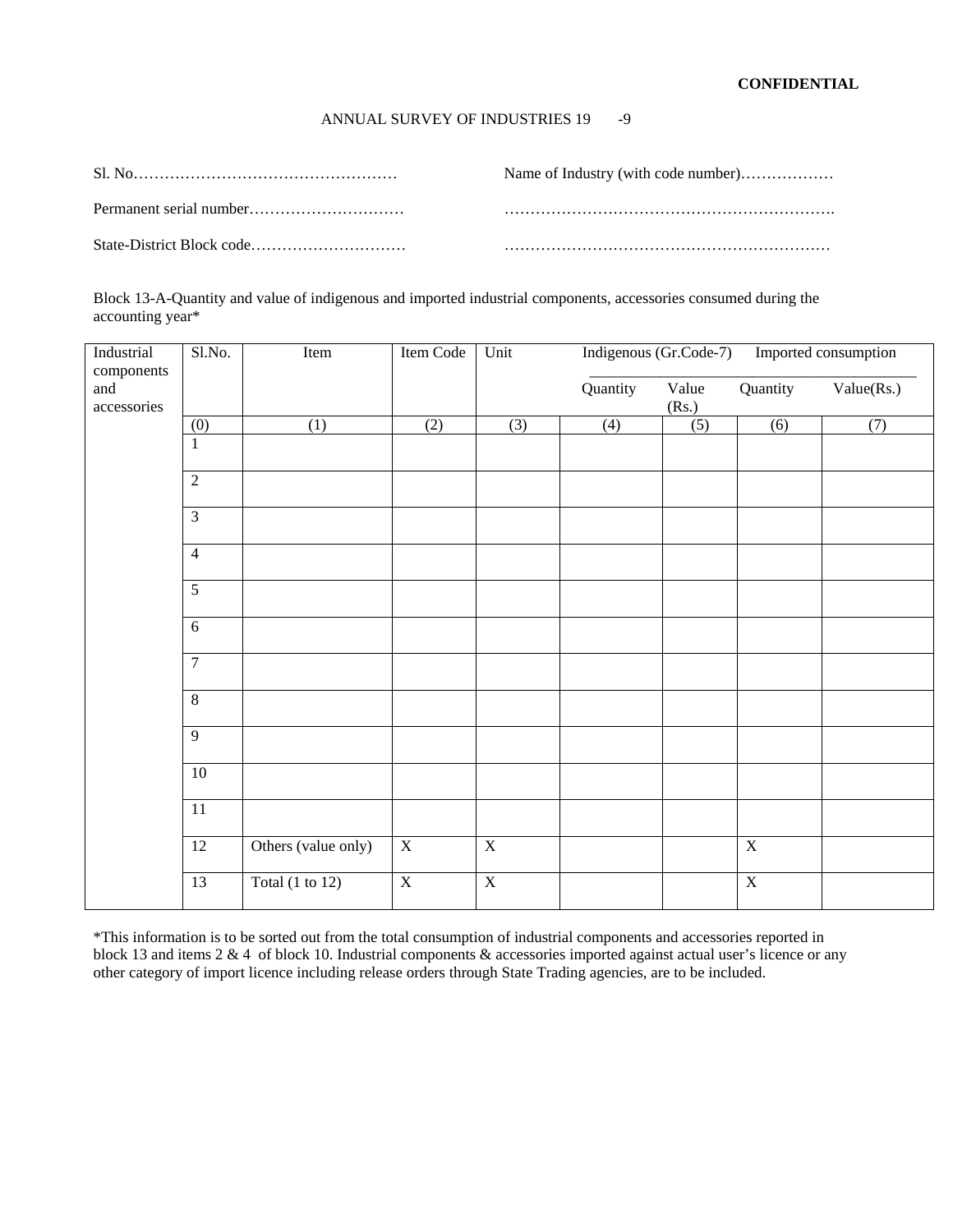#### ANNUAL SURVEY OF INDUSTRIES 19 -9

 Ruuning Sl.No. …………………… Permanent Serial No…………………

State-District Block Code………….

Name of Industry (with code number)………………

……………………………………………………….

Block 13-B – Quantity and value of imported raw materials consumed during the accounting year\*

 …………………………………………………………….  $\overline{a}$  , and the contribution of the contribution of the contribution of the contribution of the contribution of the contribution of the contribution of the contribution of the contribution of the contribution of the co

| Impor<br>ted<br>mater | S1.N<br>0.       | Item                       | Item code               | Unit                    | Imported materials consumed<br>$(Gr.Code-9)$ |                         |  |
|-----------------------|------------------|----------------------------|-------------------------|-------------------------|----------------------------------------------|-------------------------|--|
| ials                  |                  |                            |                         |                         | Quantity                                     | Value (Rs.)             |  |
|                       | (0)              | (1)                        | (2)                     | (3)                     | (4)                                          | (5)                     |  |
|                       | 1.               |                            |                         |                         |                                              |                         |  |
|                       | $\overline{2}$ . |                            |                         |                         |                                              |                         |  |
|                       | $\overline{3}$ . |                            |                         |                         |                                              |                         |  |
|                       | 4.               |                            |                         |                         |                                              |                         |  |
|                       | 5.               |                            |                         |                         |                                              |                         |  |
|                       | 6.               |                            |                         |                         |                                              |                         |  |
|                       | $\overline{7}$ . |                            |                         |                         |                                              |                         |  |
|                       | 8.               |                            |                         |                         |                                              |                         |  |
|                       | 9.               |                            |                         |                         |                                              |                         |  |
|                       | 10.              |                            |                         |                         |                                              |                         |  |
|                       | 11.              |                            |                         |                         |                                              |                         |  |
|                       | 12.              | Others (value only)        |                         | $\overline{\textbf{X}}$ | $\overline{\textbf{X}}$                      |                         |  |
|                       | 13.              | Total $(1 \text{ to } 12)$ | $\overline{\textbf{X}}$ | $\overline{\textbf{X}}$ | $\overline{\textbf{X}}$                      | $\overline{\textbf{X}}$ |  |

• This information is to be sorted out from the total consumption of raw materials reported in block 13 . Raw materials imported against actual user's licence or any other category of import licence including release orders through State Trading agencies, are to be included.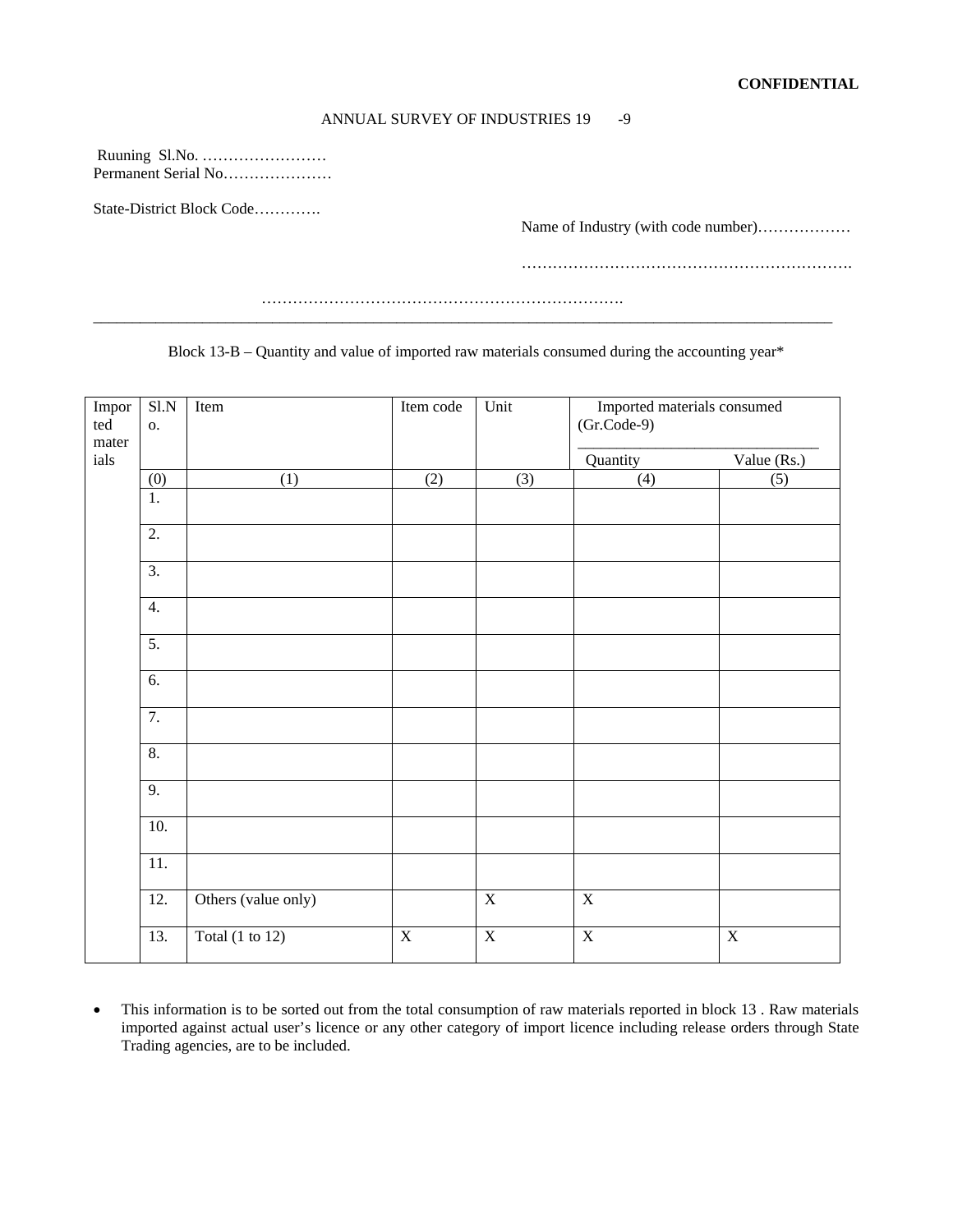### **CONFIDENTIAL**

Running Serial No…………….<br>Permanent Serial No…………. State-District-Block(Code)………………

Name of Industry (with Code)<br>NIC-87

### **ANNUAL SURVEY OF INDUSTRIES 19 - 9**

Block 14 – Products and by-products including fixed assets (excluding intermediate products) manufactured and sold during the year ………………………………

|                | Manufacture     |     |           |  |  |  |      |                      | sale                       |                                                                                                                | Distributive expenses               |                   |                  |             |                                    |                                                                          |
|----------------|-----------------|-----|-----------|--|--|--|------|----------------------|----------------------------|----------------------------------------------------------------------------------------------------------------|-------------------------------------|-------------------|------------------|-------------|------------------------------------|--------------------------------------------------------------------------|
| Ι.<br>o.       | Name of Product |     | Item code |  |  |  | Unit | manu<br>factur<br>ed | Quan Quantity<br>tity sold | @Gross sale<br>value<br>(including<br>excise<br>duty, sales tax<br>and other<br>distributive<br>expenses (Rs.) | Excise<br>duty<br>(S <sub>s</sub> ) | Sale tax<br>(Rs.) | *others<br>(Rs.) | Total*(Rs.) | Per unit Net<br>value<br>$(Rs.)^*$ | net sale value of<br>output<br>$(ex-$<br>factory<br>value)(R<br>$(s.)^*$ |
| ))             | (1)             | (2) |           |  |  |  | (3)  | (4)                  | (5)                        | $\overline{(6)}$                                                                                               | (7)                                 | (8)               | $\overline{(9)}$ | (10)        | (11)                               | (12)                                                                     |
|                |                 |     |           |  |  |  |      |                      |                            |                                                                                                                |                                     |                   |                  |             |                                    |                                                                          |
|                |                 |     |           |  |  |  |      |                      |                            |                                                                                                                |                                     |                   |                  |             |                                    |                                                                          |
|                |                 |     |           |  |  |  |      |                      |                            |                                                                                                                |                                     |                   |                  |             |                                    |                                                                          |
|                |                 |     |           |  |  |  |      |                      |                            |                                                                                                                |                                     |                   |                  |             |                                    |                                                                          |
|                |                 |     |           |  |  |  |      |                      |                            |                                                                                                                |                                     |                   |                  |             |                                    |                                                                          |
|                |                 |     |           |  |  |  |      |                      |                            |                                                                                                                |                                     |                   |                  |             |                                    |                                                                          |
|                |                 |     |           |  |  |  |      |                      |                            |                                                                                                                |                                     |                   |                  |             |                                    |                                                                          |
|                |                 |     |           |  |  |  |      |                      |                            |                                                                                                                |                                     |                   |                  |             |                                    |                                                                          |
|                |                 |     |           |  |  |  |      |                      |                            |                                                                                                                |                                     |                   |                  |             |                                    |                                                                          |
| $\overline{0}$ |                 |     |           |  |  |  |      |                      |                            |                                                                                                                |                                     |                   |                  |             |                                    |                                                                          |
|                |                 |     |           |  |  |  |      |                      |                            |                                                                                                                |                                     |                   |                  |             |                                    |                                                                          |
| $\overline{2}$ |                 |     |           |  |  |  |      |                      |                            |                                                                                                                |                                     |                   |                  |             |                                    |                                                                          |
| $\overline{3}$ |                 |     |           |  |  |  |      |                      |                            |                                                                                                                |                                     |                   |                  |             |                                    |                                                                          |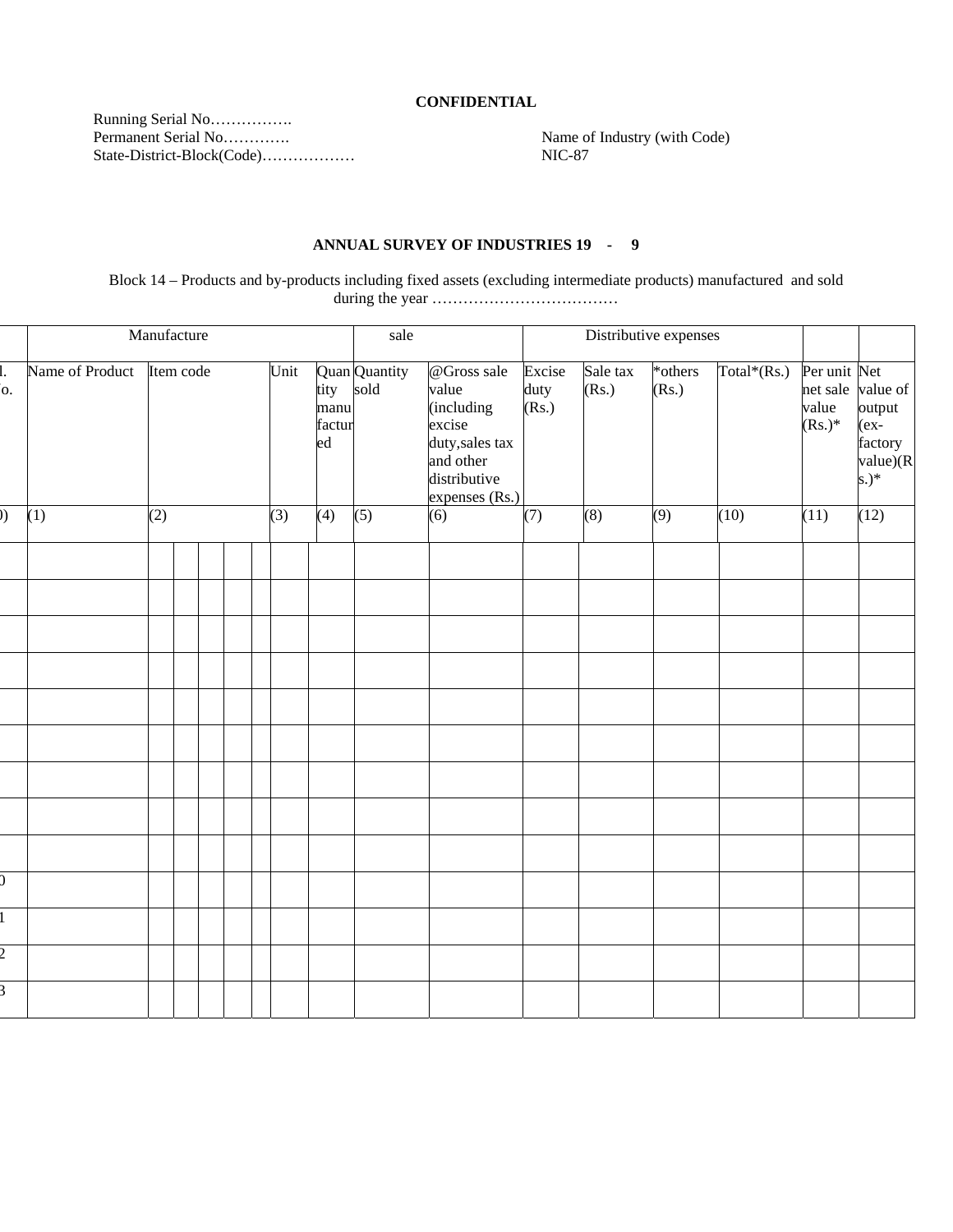## **CONFIDENTIAL**

Running Serial No…………….<br>Permanent Serial No…………. State-District-Block(Code)……………… NIC-87

Name of Industry (with Code)

|     | (1)                | (2)         |             |                           |             | (3) | (4) | (5)         | (6) | (7) | (8) | (9) | (10) | (11) |  |
|-----|--------------------|-------------|-------------|---------------------------|-------------|-----|-----|-------------|-----|-----|-----|-----|------|------|--|
| (0) |                    |             |             |                           |             |     |     |             |     |     |     |     |      |      |  |
|     |                    |             |             |                           |             |     |     |             |     |     |     |     |      |      |  |
| 14  |                    |             |             |                           |             |     |     |             |     |     |     |     |      |      |  |
| 15  |                    |             |             |                           |             |     |     |             |     |     |     |     |      |      |  |
| 16  |                    |             |             |                           |             |     |     |             |     |     |     |     |      |      |  |
| 17  |                    |             |             |                           |             |     |     |             |     |     |     |     |      |      |  |
| 18  | Others             |             |             |                           |             |     |     |             |     |     |     |     |      |      |  |
| 19  | Total<br>(1 to 18) | $\mathbf X$ | $\mathbf X$ | $\boldsymbol{\mathrm{X}}$ | $\mathbf X$ | X X | X   | $\mathbf X$ |     |     |     |     |      |      |  |

• To be filled in by the Tabulating Agency but total against item 19 is to be recorded.

• @ In case "Gross Sale Value" is not available for reporting in column 6, "Net Sale Value" may be reported with a remarks.

| <b>Block 14 A</b> – details of distributive expenses on sale during the accounting year. |                       |             |  |  |  |  |  |
|------------------------------------------------------------------------------------------|-----------------------|-------------|--|--|--|--|--|
| Sl.No.                                                                                   | Distributive expenses | Value (Rs.) |  |  |  |  |  |
| (1)                                                                                      | (2)                   | (3)         |  |  |  |  |  |
|                                                                                          | Excise duty           |             |  |  |  |  |  |
| 2                                                                                        | Sale tax              |             |  |  |  |  |  |
| 3                                                                                        | Transport charges     |             |  |  |  |  |  |
| 4                                                                                        | Commission to agents  |             |  |  |  |  |  |
| 5                                                                                        | Rebates               |             |  |  |  |  |  |
| 6                                                                                        | Others                |             |  |  |  |  |  |
| 7                                                                                        | Total*                |             |  |  |  |  |  |

\* Will tally with total distributive expenses as recorded in col. 10 against item total in block 14.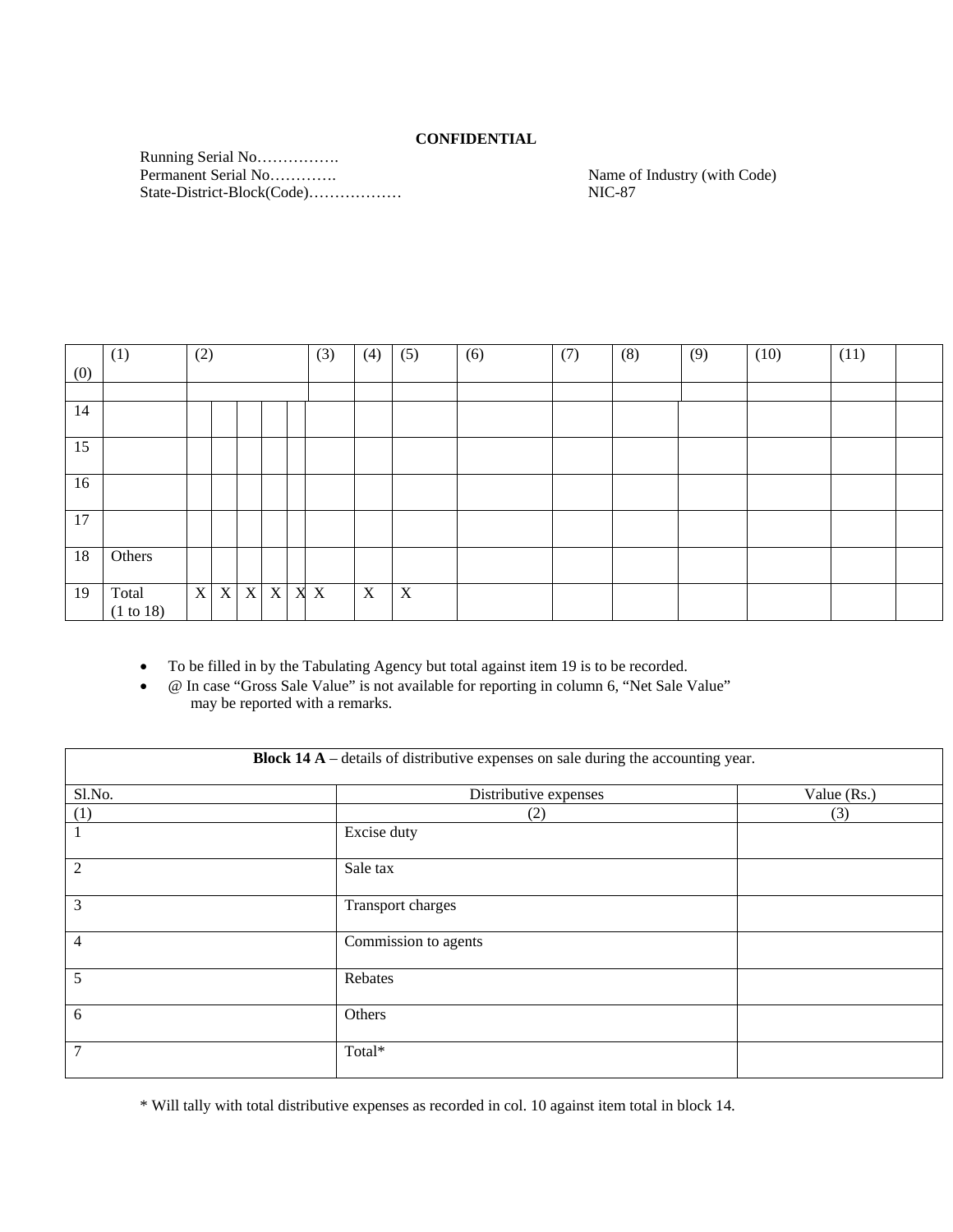## **ANNUAL SURVEY OF INDUSTRIES 1996-97**

Industry code NIC 87 as Per frame

Region (code)…………………

Running serial number

Running Serial No………………….. Permanent Serial No……………….

Name of the Industry (with code No.)

State-District-Block (Code)………. As per return (N.I.C.-1987)

 …………………………………….. …………………………………………

### **Block 15-Identification and summary information**

| $\mathbf{1}$   | $Scheme(Code)(1-1-x)$      | 13 | Gross value of         | 25 | Working capital    |  |
|----------------|----------------------------|----|------------------------|----|--------------------|--|
|                |                            |    | plant &                |    | opening $(5-16-3)$ |  |
|                |                            |    | machinery              |    |                    |  |
| 2              | Rural/Urban/metropolitan   | 14 | Addition due to        | 26 | Working capital    |  |
|                | $(code) (1-7-x)$           |    | revaluation            |    | closing $(5-16-4)$ |  |
|                |                            |    | $(4-10-4)$             |    |                    |  |
| $\overline{3}$ | Backward area (code)       | 15 | Net fixed capital      | 27 | Outstanding        |  |
|                | $(1-8-x)$                  |    | opening $(4-10-12)$    |    | loan opening       |  |
|                |                            |    |                        |    | $(5-17-3)$         |  |
| $\overline{4}$ | Year of initial production | 16 | Net fixed capital      | 28 | Outstanding        |  |
|                | $(2-1-x)$                  |    | Closing $(4-10-13)$    |    | loan closing       |  |
|                |                            |    |                        |    | $(5-17-4)$         |  |
| 5              | Type of organisation       | 17 | Stock of material      | 29 | Mandays            |  |
|                | $(code) (2-2-x)$           |    | etc.opening            |    | workers $(7-6-5)$  |  |
|                |                            |    | $(5-4-3)$              |    |                    |  |
| 6              | Type of ownership          | 18 | Stock of material      | 30 | Mandays            |  |
|                | $(code) (2-3-x)$           |    | Etc. closing           |    | employees          |  |
|                |                            |    | $(5-4-4)$              |    | $(7-9-5)$          |  |
| $\overline{7}$ | Type of management         | 19 | Stock of semi-         | 31 | Workers (7-6-6)    |  |
|                | $(code) (2-4-x)$           |    | finished goods         |    |                    |  |
|                |                            |    | Opening $(5-5-3)$      |    |                    |  |
| 8              | Ancillary Unit (2-5-x)     | 20 | Stock of semi-         | 32 | Employees          |  |
|                |                            |    | finished goods         |    | $(7-9-6)$          |  |
|                |                            |    | Closing $(5-5-4)$      |    |                    |  |
| 9              | Whether registered with    | 21 | Stock of finished      | 33 | Total persons      |  |
|                | any Official agency (2-6-  |    | goods opening          |    | $(7-13-6)$         |  |
|                | $\mathbf{X}$ )             |    | $(5-6-3)$              |    |                    |  |
| 10             | Type of power used (code)  | 22 | Stock of finished      | 34 | Wages to           |  |
|                | $(2-9-x)$                  |    | goods closing          |    | workers $(8-1-3)$  |  |
|                |                            |    | $(5-6-4)$              |    |                    |  |
| 11             | No.of units $(1-4-x)$      | 23 | Total inventory        | 35 | Salaries to        |  |
|                |                            |    | opening $(5-7-3)$      |    | employees          |  |
|                |                            |    |                        |    | $(8-1-6)$          |  |
| 12             | Open/closed                | 24 | <b>Total Inventory</b> | 36 | Bonus to           |  |
|                | $(code)(2-10-x)$           |    | closing $(5-7-4)$      |    | workers $(8-2-3)$  |  |